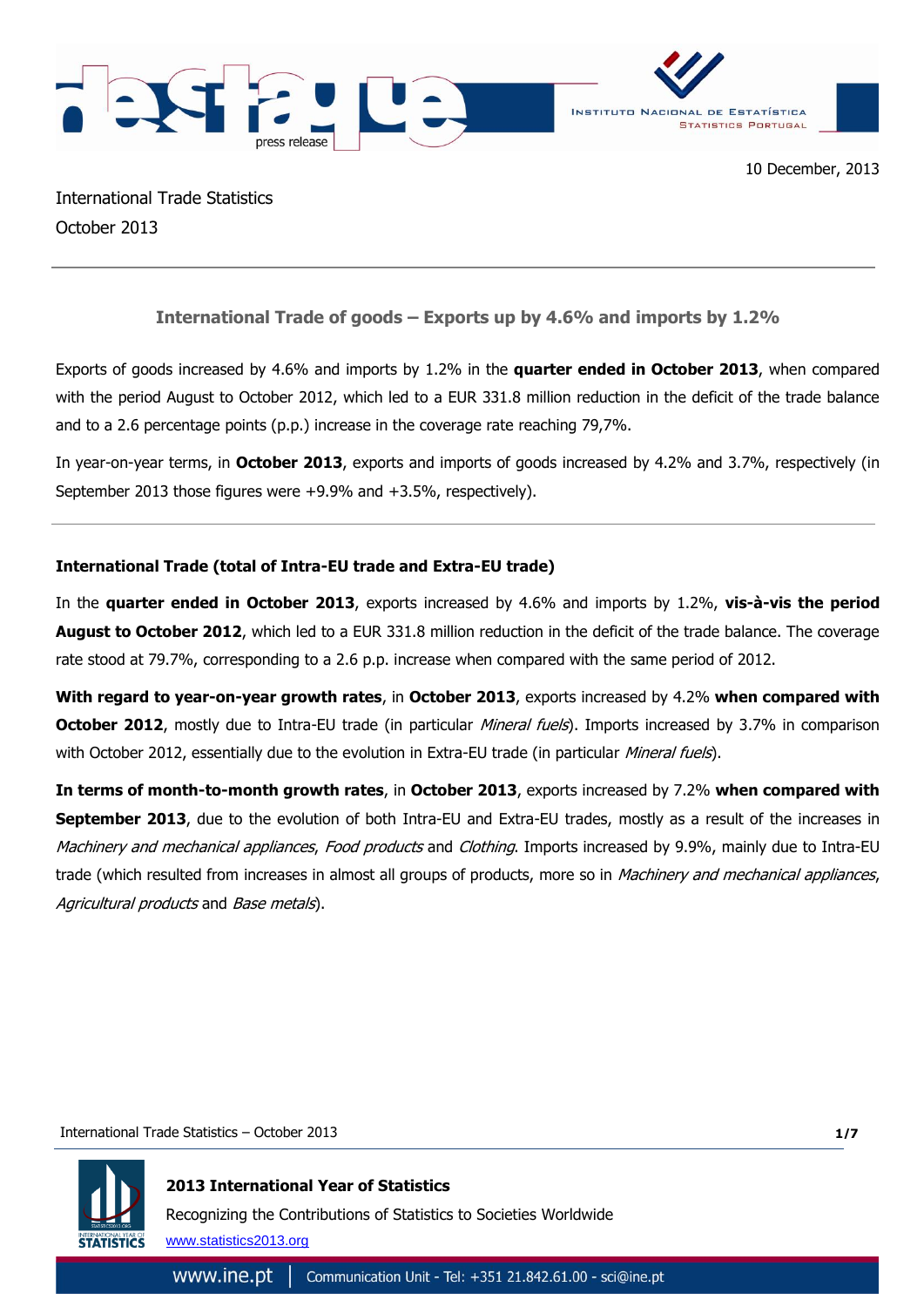



| PRELIMINARY GLOBAL DATA               |                                   |                              |        |  |  |  |  |  |
|---------------------------------------|-----------------------------------|------------------------------|--------|--|--|--|--|--|
| <b>GLOBAL DATA</b>                    | $\in$ Million                     | <b>GROWTH</b><br><b>RATE</b> |        |  |  |  |  |  |
|                                       | AUG 12 to OCT 12 AUG 13 to OCT 13 | $\frac{0}{0}$                |        |  |  |  |  |  |
| <b>INTERNATIONAL</b>                  |                                   |                              |        |  |  |  |  |  |
| Exports (FOB)                         | 10 958.3                          | 11 465.2                     | 4.6    |  |  |  |  |  |
| Imports (CIF)                         | 14 204.4                          | 14 379.5                     | 1.2    |  |  |  |  |  |
| <b>Trade Balance</b>                  | $-3246.1$                         | $-2914.3$                    |        |  |  |  |  |  |
| Coverage rate (%)                     | 77.1                              | 79.7                         |        |  |  |  |  |  |
| <b>INTRA-EU</b>                       |                                   |                              |        |  |  |  |  |  |
| Exports (FOB)                         | 7 5 6 9.7                         | 7 930.6                      | 4.8    |  |  |  |  |  |
| Imports (CIF)                         | 9 9 58.8                          | 10 148.0                     | 1.9    |  |  |  |  |  |
| <b>Trade Balance</b>                  | $-2389.1$                         | $-2217.4$                    |        |  |  |  |  |  |
| Coverage rate (%)                     | 76.0                              | 78.1                         |        |  |  |  |  |  |
| <b>EURO ZONE</b>                      |                                   |                              |        |  |  |  |  |  |
| Exports (FOB)                         | 6 3 6 0.5                         | 6 595.0                      | 3.7    |  |  |  |  |  |
| Imports (CIF)                         | 9 0 20.7                          | 9 209.0                      | 2.1    |  |  |  |  |  |
| <b>Trade Balance</b>                  | $-2660.2$                         | $-2614.0$                    |        |  |  |  |  |  |
| Coverage rate (%)                     | 70.5                              | 71.6                         |        |  |  |  |  |  |
| <b>EXTRA-EU</b>                       |                                   |                              |        |  |  |  |  |  |
| Exports (FOB)                         | 3 3 8 8.6                         | 3 5 3 4 . 5                  | 4.3    |  |  |  |  |  |
| Imports (CIF)                         | 4 2 4 5 . 6                       | 4 2 3 1.4                    | $-0.3$ |  |  |  |  |  |
| <b>Trade Balance</b>                  | $-857.0$                          | $-696.9$                     |        |  |  |  |  |  |
| Coverage rate (%)                     | 79.8                              | 83.5                         |        |  |  |  |  |  |
| <b>EXCLUDING FUELS AND LUBRICANTS</b> |                                   |                              |        |  |  |  |  |  |
| Exports (FOB)                         | 2 8 1 6 . 6                       | 2 970.2                      | 5.5    |  |  |  |  |  |
| Imports (CIF)                         | 1 740.3                           | 1 738.2                      | $-0.1$ |  |  |  |  |  |
| <b>Trade Balance</b>                  | 1076.3                            | 1 2 3 2 . 0                  |        |  |  |  |  |  |
| Coverage rate (%)                     | 161.8                             | 170.9                        |        |  |  |  |  |  |

## **Intra-EU Trade**

In the **quarter ended in October 2013**, exports increased by 4.8% and imports by 1.9%, **vis-à-vis the same period of 2012**, corresponding to a deficit of EUR 2 217.4 million and to a 78.1% coverage rate.

In **October 2013**, Intra-EU exports increased by 3.9% **vis-à-vis October 2012**, which reflected essentially the evolution in Mineral fuels (mainly Petroleum oils and oils obtained from bituminous minerals (excl. crude)). Intra-EU imports increased by 0.2%, mostly due to the increases in Plastic and rubber products (particularly New pneumatic tires, of rubber), Wood and cork (mostly Wood in the rough), Base metals (mainly Ferrous waste and scrap; remelted scrap ingots of iron or steel) and Clothing.

In **October 2013**, Intra-EU exports increased by 5.4% **vis-à-vis September 2013**, mostly reflecting the evolution in Mineral fuels (essentially Petroleum oils and oils obtained from bituminous minerals (excl. crude)), Clothing and Food products (mainly Wine of fresh grapes). On the other hand, imports increased by 10.1%, mirroring the overall increase in almost all groups of products, particularly in Machinery and mechanical appliances, Agricultural products and Base metals.

International Trade Statistics – October 2013 **2/7**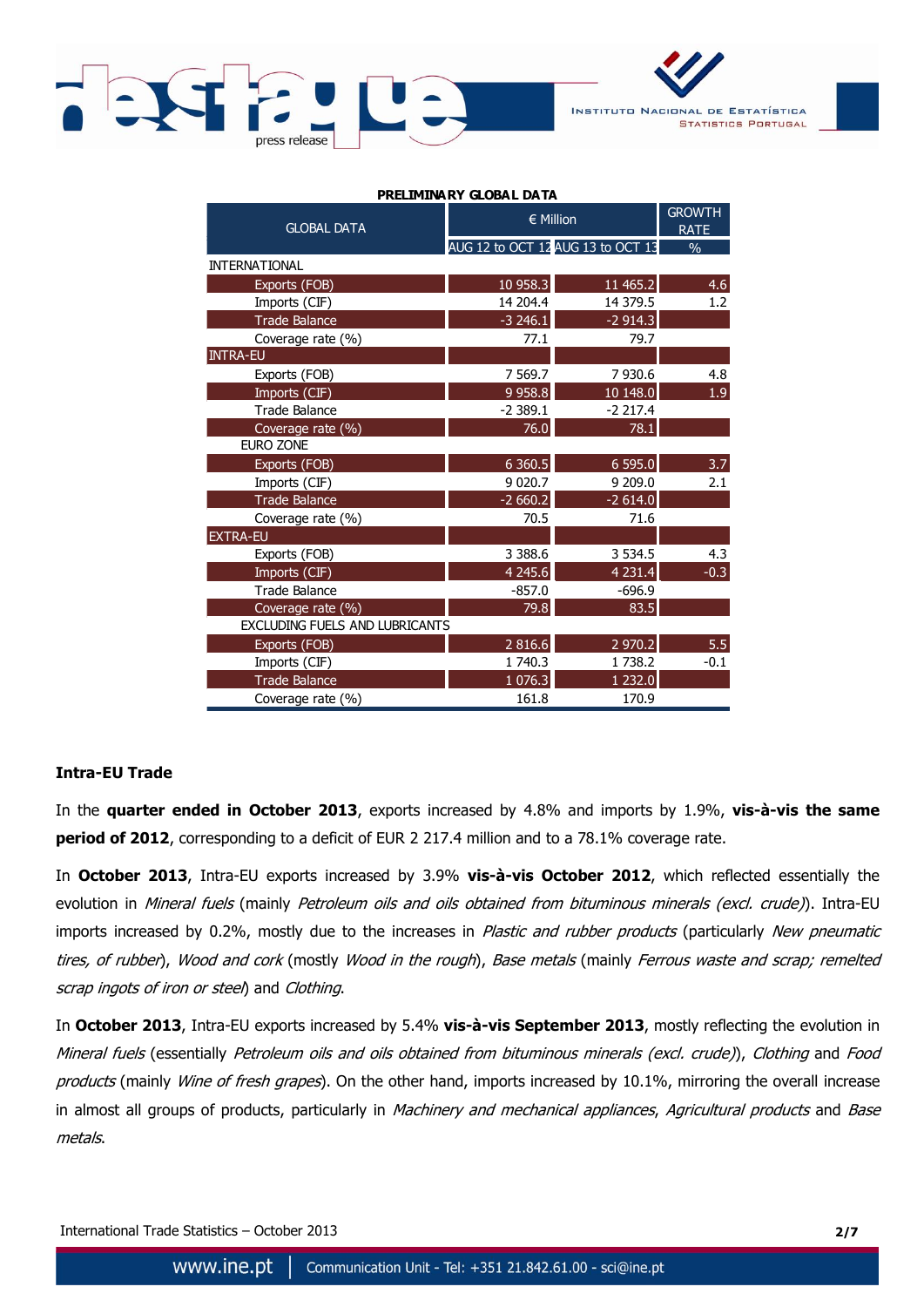



## **Extra-EU Trade**

In the **quarter ended in October 2013**, **when compared with the same period of 2012**, exports increased by 4.3% while imports decreased by 0.3%, which corresponded to a deficit of EUR 696.9 million and a coverage rate of 83.5%.

Excluding Fuels and lubricants, Extra-EU exports increased by 5.5% and Extra-EU imports decreased by 0.1%, when compared with the period August to October 2012. Trade balance, excluding these types of products, accounted for a EUR 1 232.0 million surplus, corresponding to a coverage rate of 170.9%.

In **October 2013**, exports to Third Countries increased by 4.7% in comparison with **October 2012**, as a result of the increases in almost all groups of products, with greater emphasis on Machinery and mechanical appliances (namely Electrical transformers, static converters), Mineral fuels (especially Motor spirit and Gas oils of petroleum or bituminous minerals) and Plastic and rubber products (mostly Polymers of ethylene, in primary forms). There was a 13.8% increase in Extra-EU imports, essentially due to Mineral fuels which recorded in this month the highest value of the year (mainly Petroleum oils and oils obtained from bituminous minerals).

In **October 2013**, Extra-EU exports increased by 11.5% **vis-à-vis September 2013**, mostly as a result of the evolution in *Machinery and mechanical* appliances (namely *Boards, panels, consoles, desks, cabinets and other bases*), Food products (especially Beer made from malt and Wine of fresh grapes) and Plastic and rubber products (with the emphasis on New pneumatic tires, of rubber). Extra-EU imports increased by 9.5% essentially due to Mineral fuels (mainly *Gas oils of petroleum or bituminous minerals*).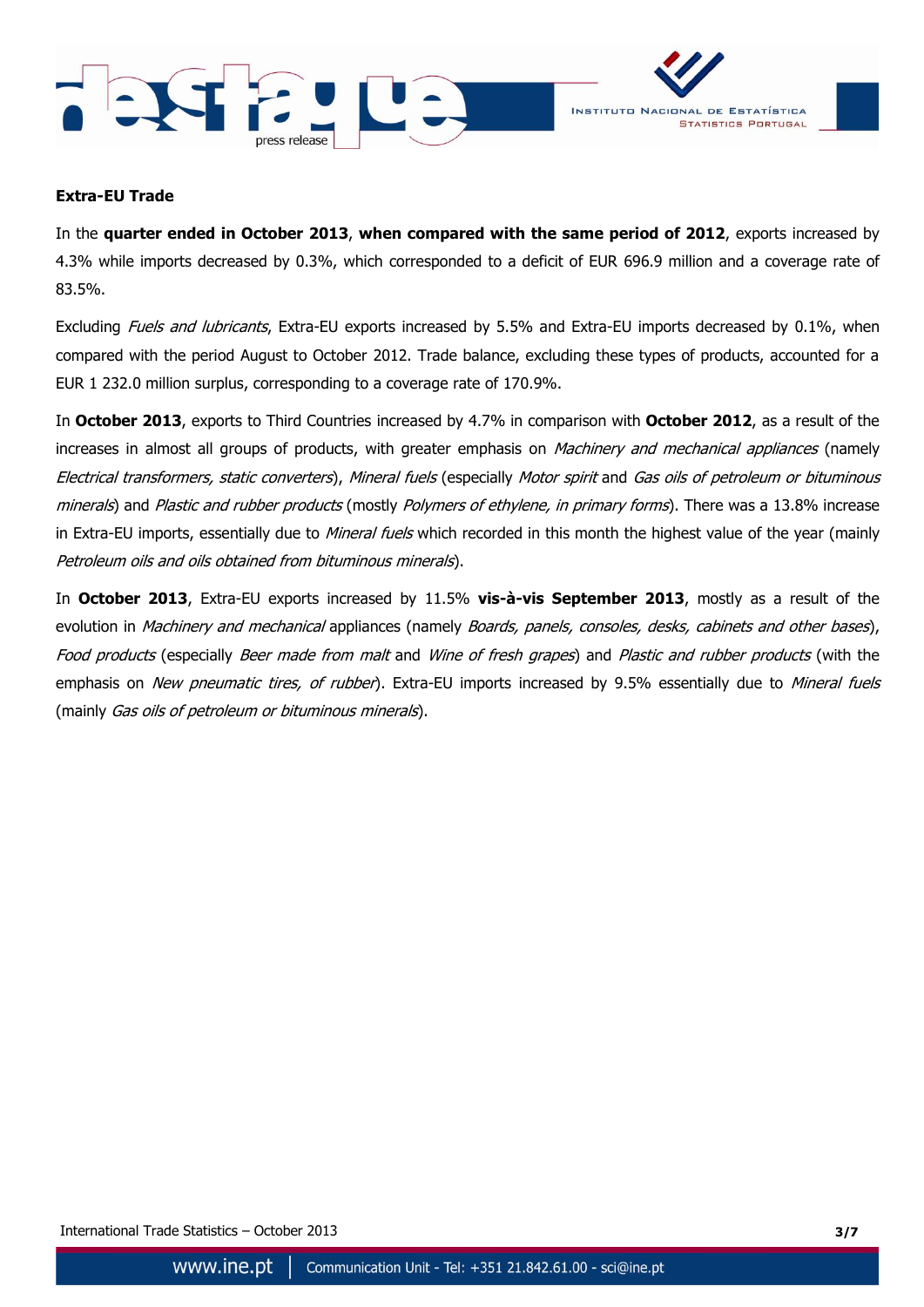



| PRELIMINARY MONTHLY DATA - EXPORTS |               |         |                      |                    |               |         |                    |                    |                 |         |                    |                    |  |
|------------------------------------|---------------|---------|----------------------|--------------------|---------------|---------|--------------------|--------------------|-----------------|---------|--------------------|--------------------|--|
|                                    |               |         | <b>INTERNATIONAL</b> | <b>INTRA-EU</b>    |               |         |                    |                    | <b>EXTRA-EU</b> |         |                    |                    |  |
|                                    |               |         | <b>EXPORTS</b>       |                    |               |         | <b>EXPORTS</b>     |                    |                 |         | <b>EXPORTS</b>     |                    |  |
| <b>MONTH</b>                       | $\in$ Million |         | <b>GROWTH RATE</b>   |                    | $\in$ Million |         | <b>GROWTH RATE</b> |                    | $\in$ Million   |         | <b>GROWTH RATE</b> |                    |  |
|                                    |               |         |                      | $\%$               |               |         | $\frac{0}{0}$      |                    |                 |         | $\%$               |                    |  |
|                                    | 2012          | 2013    | Year-on-<br>year     | Month-to-<br>month | 2012          | 2013    | Year-on-<br>year   | Month-to-<br>month | 2012            | 2013    | Year-on-<br>year   | Month-to-<br>month |  |
| <b>TOTAL</b>                       | 45 259        | 39 642  |                      |                    | 32 170        | 27 894  |                    |                    | 13 090          | 11 747  |                    |                    |  |
| <b>JANUARY</b>                     | 3 606         | 3863    | 7.1                  | 19.2               | 2 6 4 2       | 2 7 8 5 | 5.4                | 25.1               | 964             | 1 0 7 8 | 11.8               | 6.3                |  |
| <b>FEBRUARY</b>                    | 3786          | 3677    | $-2.9$               | $-4.8$             | 2 7 3 8       | 2 6 6 8 | $-2.6$             | $-4.2$             | 1 0 4 8         | 1 0 1 0 | $-3.7$             | $-6.4$             |  |
| <b>MARCH</b>                       | 4 1 3 8       | 4 0 0 2 | $-3.3$               | 8.8                | 3 0 0 9       | 2 8 1 4 | $-6.5$             | 5.5                | 1 1 3 0         | 1 1 8 8 | 5.2                | 17.7               |  |
| <b>APRIL</b>                       | 3 5 4 2       | 4 0 8 5 | 15.3                 | 2.1                | 2 5 3 8       | 2837    | 11.8               | 0.8                | 1 0 0 4         | 1 2 4 9 | 24.4               | 5.1                |  |
| MAY                                | 4 0 32        | 4 2 4 6 | 5.3                  | 3.9                | 2 8 5 4       | 2 9 6 9 | 4.0                | 4.7                | 1 1 7 8         | 1 2 7 7 | 8.3                | 2.2                |  |
| <b>JUNE</b>                        | 3 9 6 8       | 3 9 3 1 | $-0.9$               | $-7.4$             | 2 9 1 9       | 2 800   | -4.1               | $-5.7$             | 1 0 4 9         | 1 1 3 1 | 7.8                | $-11.4$            |  |
| <b>JULY</b>                        | 4 0 7 0       | 4 3 7 3 | 7.4                  | 11.2               | 2880          | 3 0 9 1 | 7.3                | 10.4               | 1 1 9 0         | 1 2 8 1 | 7.7                | 13.3               |  |
| <b>AUGUST</b>                      | 3 3 2 9       | 3 3 1 3 | $-0.5$               | $-24.2$            | 2 1 4 6       | 2 2 1 3 | 3.1                | $-28.4$            | 1 1 8 2         | 1 0 9 9 | $-7.0$             | $-14.2$            |  |
| <b>SEPTEMBER</b>                   | 3 5 8 1       | 3 9 3 5 | 9.9                  | 18.8               | 2 601         | 2 7 8 4 | 7.0                | 25.8               | 980             | 1 1 5 1 | 17.5               | 4.7                |  |
| <b>OCTOBER</b>                     | 4 0 4 9       | 4 2 1 8 | 4.2                  | 7.2                | 2822          | 2 9 3 4 | 3.9                | 5.4                | 1 2 2 6         | 1 2 8 4 | 4.7                | 11.5               |  |
| <b>NOVEMBER</b>                    | 3 9 18        |         |                      |                    | 2 7 9 5       |         |                    |                    | 1 1 2 3         |         |                    |                    |  |
| <b>DECEMBER</b>                    | 3 241         |         |                      |                    | 2 2 2 6       |         |                    |                    | 1 0 1 5         |         |                    |                    |  |



International Trade Statistics – October 2013 **4/7**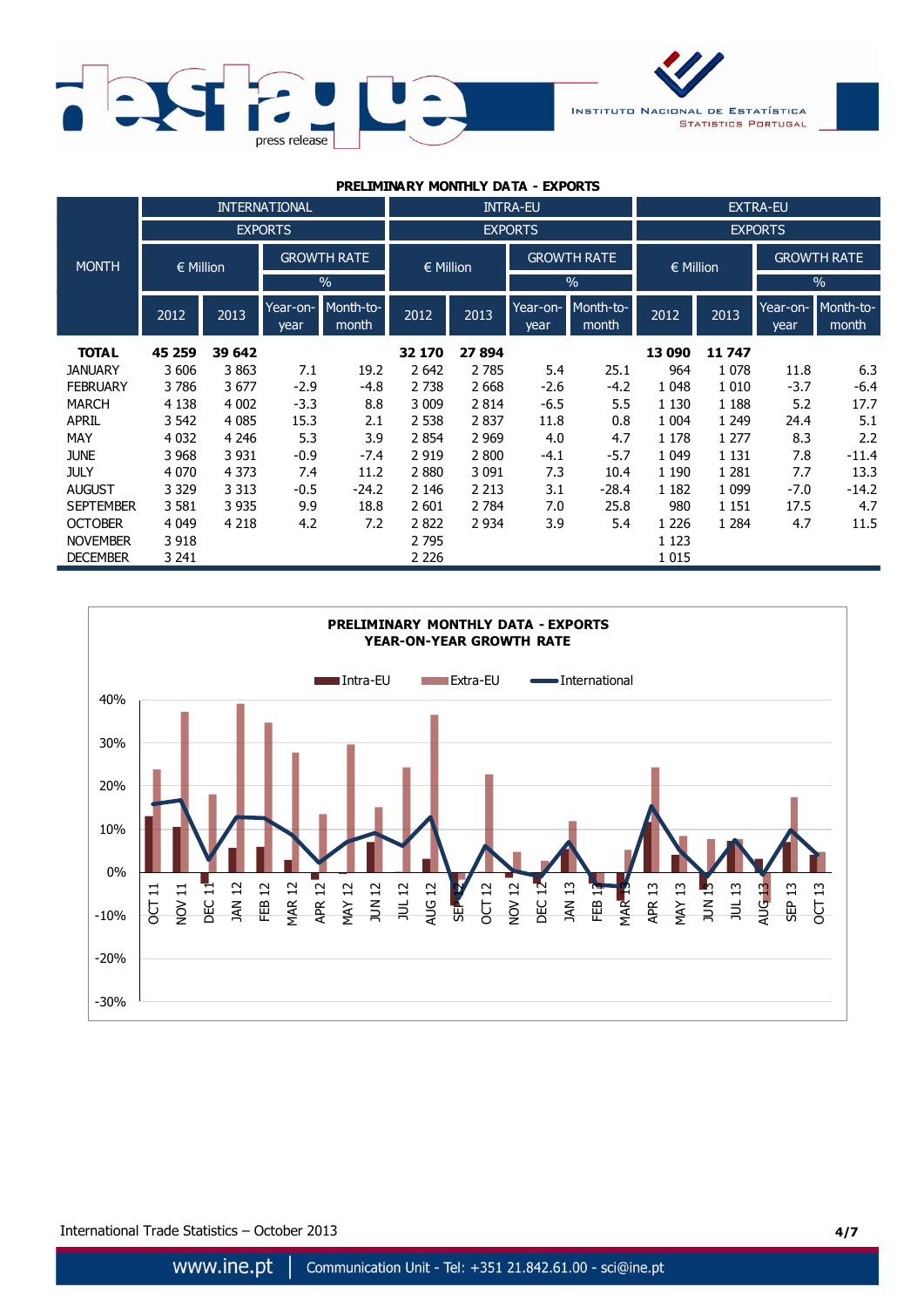



| PRELIMINARY MONTHLY DATA - IMPORTS |               |         |                      |                    |                 |         |                    |                    |                 |         |                    |                    |  |  |
|------------------------------------|---------------|---------|----------------------|--------------------|-----------------|---------|--------------------|--------------------|-----------------|---------|--------------------|--------------------|--|--|
|                                    |               |         | <b>INTERNATIONAL</b> |                    | <b>INTRA-EU</b> |         |                    |                    | <b>EXTRA-EU</b> |         |                    |                    |  |  |
|                                    |               |         | <b>IMPORTS</b>       |                    |                 |         | <b>IMPORTS</b>     |                    |                 |         | <b>IMPORTS</b>     |                    |  |  |
| <b>MONTH</b>                       | $\in$ Million |         | <b>GROWTH RATE</b>   |                    | $\in$ Million   |         | <b>GROWTH RATE</b> |                    | € Million       |         | <b>GROWTH RATE</b> |                    |  |  |
|                                    |               |         |                      | $\frac{0}{0}$      |                 |         | $\frac{0}{0}$      |                    |                 |         | $\frac{0}{0}$      |                    |  |  |
|                                    | 2012          | 2013    | Year-on-<br>year     | Month-to-<br>month | 2012            | 2013    | Year-on-<br>year   | Month-to-<br>month | 2012            | 2013    | Year-on-<br>year   | Month-to-<br>month |  |  |
| <b>TOTAL</b>                       | 56 166        | 47 409  |                      |                    | 40 322          | 33 730  |                    |                    | 15 844          | 13 678  |                    |                    |  |  |
| <b>JANUARY</b>                     | 4695          | 4 4 6 3 | $-4.9$               | 4.4                | 3 2 5 8         | 3 1 6 0 | $-3.0$             | 1.0                | 1 4 3 7         | 1 3 0 2 | $-9.4$             | 13.7               |  |  |
| <b>FEBRUARY</b>                    | 4 6 4 8       | 4 4 2 2 | $-4.9$               | $-0.9$             | 3 4 1 0         | 3 1 2 0 | $-8.5$             | $-1.3$             | 1 2 3 7         | 1 3 0 1 | 5.2                | $-0.1$             |  |  |
| <b>MARCH</b>                       | 5 0 7 4       | 4 6 3 5 | $-8.6$               | 4.8                | 3688            | 3 2 8 7 | $-10.9$            | 5.3                | 1 3 8 6         | 1 3 4 8 | $-2.7$             | 3.6                |  |  |
| <b>APRIL</b>                       | 4 4 0 9       | 4833    | 9.6                  | 4.3                | 3 1 9 9         | 3 3 8 8 | 5.9                | 3.1                | 1 2 1 0         | 1 4 4 5 | 19.4               | 7.1                |  |  |
| MAY                                | 5 0 1 0       | 4888    | $-2.4$               | 1.1                | 3 506           | 3 5 0 5 | 0.0                | 3.5                | 1 504           | 1 3 8 3 | $-8.1$             | $-4.3$             |  |  |
| <b>JUNE</b>                        | 4 5 0 1       | 4 5 9 3 | 2.0                  | $-6.1$             | 3 3 3 6         | 3 3 7 4 | 1.1                | $-3.7$             | 1 1 6 5         | 1 2 1 9 | 4.6                | $-11.9$            |  |  |
| <b>JULY</b>                        | 4 703         | 5 1 9 6 | 10.5                 | 13.1               | 3 3 6 8         | 3747    | 11.2               | 11.1               | 1 3 3 5         | 1 4 4 9 | 8.5                | 18.9               |  |  |
| <b>AUGUST</b>                      | 4 4 0 3       | 4 2 2 7 | $-4.0$               | $-18.6$            | 2883            | 2871    | $-0.4$             | $-23.4$            | 1 5 2 0         | 1 3 5 6 | $-10.8$            | $-6.4$             |  |  |
| <b>SEPTEMBER</b>                   | 4 6 7 4       | 4836    | 3.5                  | 14.4               | 3 2 7 0         | 3 4 6 3 | 5.9                | 20.6               | 1 404           | 1 3 7 3 | $-2.2$             | 1.2                |  |  |
| <b>OCTOBER</b>                     | 5 1 2 7       | 5 3 1 7 | 3.7                  | 9.9                | 3806            | 3814    | 0.2                | 10.1               | 1 3 2 1         | 1 503   | 13.8               | 9.5                |  |  |
| <b>NOVEMBER</b>                    | 4 6 4 6       |         |                      |                    | 3 4 6 7         |         |                    |                    | 1 1 7 9         |         |                    |                    |  |  |
| <b>DECEMBER</b>                    | 4 2 7 5       |         |                      |                    | 3 1 3 0         |         |                    |                    | 1 1 4 5         |         |                    |                    |  |  |



International Trade Statistics – October 2013 **5/7**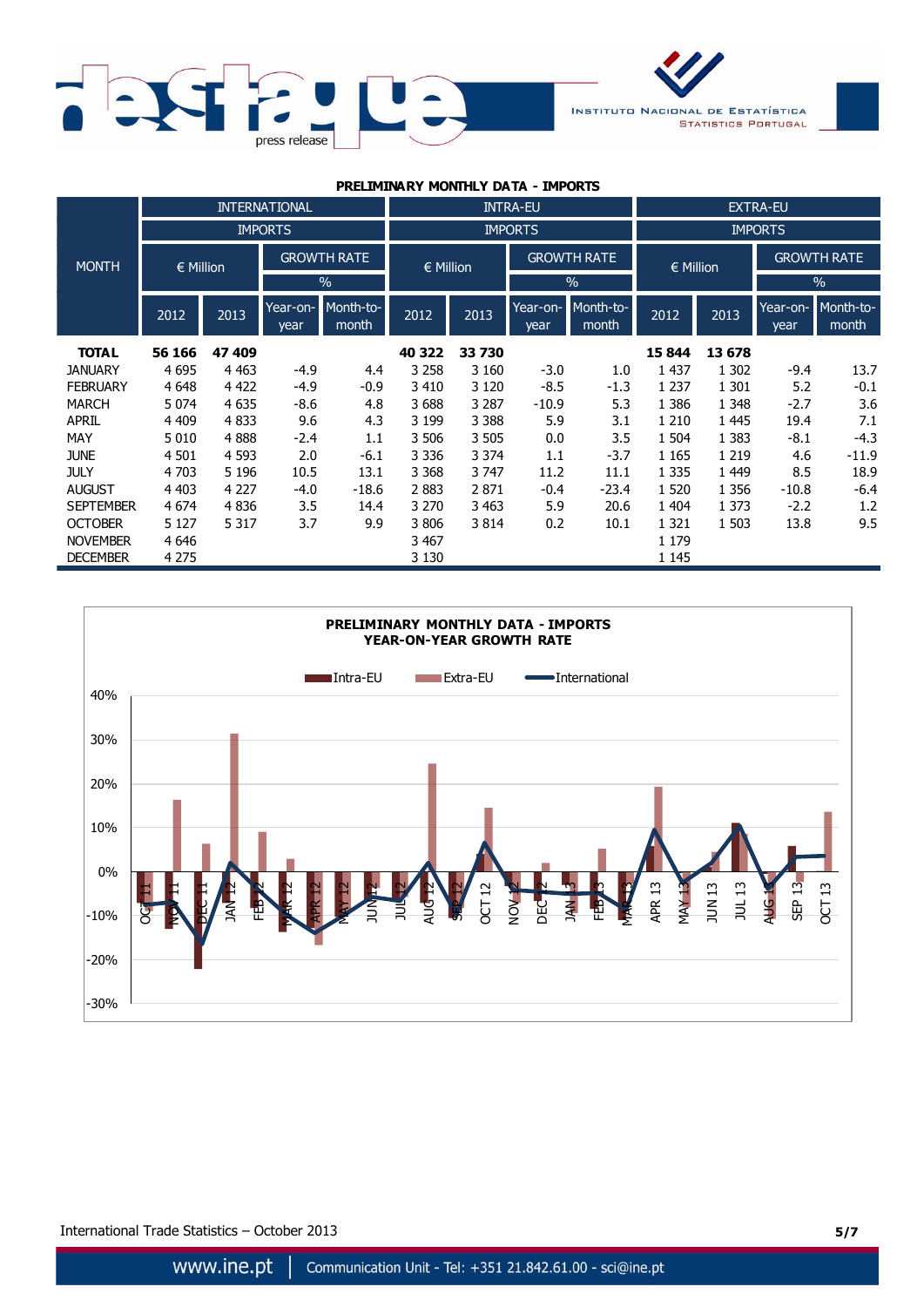



#### **Broad Economic Categories**

In the **quarter ended in October 2013, in comparison with the same period of 2012**, the emphasis goes to the increases in **exports** of Fuels and lubricants (+33.1%), especially processed products.

In the same period, as far as **imports** are concerned, the emphasis goes to the increases in Industrial supplies  $(+2.6%)$  and *Food and beverages*  $(+2.5%)$ . When compared with the same period of 2012, the only reduction occurred in Transport equipment, parts and accessories thereof (-5.1%), due to Other transport material (essentially as a result of the acquisition of Aeroplanes and other powered aircraft of an of an unladen weight  $> 15.000$  kg in the same period of the previous year).

| PRELIMINARY GLOBAL DATA   |                      |                     |                              |                |                                         |                              |  |  |
|---------------------------|----------------------|---------------------|------------------------------|----------------|-----------------------------------------|------------------------------|--|--|
| BROAD ECONOMIC CATEGORIES | <b>INTERNATIONAL</b> |                     |                              |                |                                         |                              |  |  |
|                           | <b>EXPORTS</b>       |                     |                              | <b>IMPORTS</b> |                                         |                              |  |  |
|                           | $\in$ Million        |                     | <b>GROWTH</b><br><b>RATE</b> | $\in$ Million  |                                         | <b>GROWTH</b><br><b>RATF</b> |  |  |
|                           | OCT                  | AUG 12 to AUG 13 to | $\frac{0}{6}$                | $\cap$ $\cap$  | AUG 12 to AUG 13 to I<br>$\bigcap$ T 13 | $\frac{9}{6}$                |  |  |

| <b>FOOD AND BEVERAGES</b>                             | 1 2 3 5 | 1 2 7 8 | 3.5     | 2 0 2 9        | 2 0 8 0        | 2.5     |
|-------------------------------------------------------|---------|---------|---------|----------------|----------------|---------|
| PRIMARY                                               | 341     | 313     | $-8.2$  | 880            | 803            | $-8.8$  |
| <b>PROCESSED</b>                                      | 894     | 965     | 7.9     | 1 1 4 9        | 1 2 7 8        | 11.2    |
| INDUSTRIAL SUPPLIES NOT ELSEWHERE SPECIFIED           | 3793    | 3826    | 0.9     | 3 7 6 1        | 3858           | 2.6     |
| PRIMARY                                               | 326     | 338     | 3.8     | 337            | 392            | 16.4    |
| <b>PROCESSED</b>                                      | 3 4 6 7 | 3 4 8 8 | 0.6     | 3 4 2 4        | 3 4 6 6        | 1.2     |
| <b>FUELS AND LUBRICANTS</b>                           | 872     | 1 1 6 0 | 33.1    | 3 0 3 6        | 3 0 8 7        | 1.7     |
| PRIMARY                                               |         |         | $-35.4$ | 2 1 9 6        | 2 3 2 1        | 5.7     |
| <b>PROCESSED</b>                                      | 871     | 1 1 6 0 | 33.1    | 840            | 765            | $-8.8$  |
| CAPITAL GOODS, AND PARTS AND ACCESSORIES THEREOF (1)  | 1 4 2 9 | 1 4 9 7 | 4.8     | 1840           | 1851           | 0.6     |
| CAPITAL GOODS (EXCEPT TRANSPORT EQUIPMENT)            | 851     | 913     | 7.3     | 1 1 0 1        | 1 0 9 9        | $-0.2$  |
| PARTS AND ACCESSORIES                                 | 578     | 584     | 1.0     | 739            | 752            | 1.7     |
| TRANSPORT EQUIPMENT AND PARTS AND ACCESSORIES THEREOF | 1618    | 1 5 2 3 | $-5.9$  | 1 4 4 6        | 1 372          | $-5.1$  |
| PASSENGER MOTOR CARS                                  | 424     | 342     | $-19.3$ | 409            | 434            | 6.1     |
| <b>OTHER</b>                                          | 212     | 217     | 2.2     | 263            | 148            | $-43.7$ |
| PARTS AND ACCESSORIES                                 | 982     | 964     | $-1.8$  | 774            | 789            | 2.0     |
| CONSUMER GOODS NOT ELSEWHERE SPECIFIED                | 2 0 0 0 | 2 1 7 1 | 8.5     | 2 0 9 0        | 2 1 3 0        | 1.9     |
| <b>DURABLE</b>                                        | 253     | 284     | 12.2    | 306            | 311            | 1.8     |
| SEMI-DURABLE                                          | 1 1 3 3 | 1 2 4 7 | 10.1    | 809            | 851            | 5.2     |
| <b>NON-DURABLE</b>                                    | 613     | 639     | 4.2     | 975            | 968            | $-0.8$  |
| <b>GOODS NOT ELSEWHERE SPECIFIED</b>                  | 10      | 9       | $-5.1$  | $\overline{2}$ | $\overline{2}$ | 11.5    |
| (1) - EXCEPT TRANSPORT EOUIPMENT                      |         |         |         |                |                |         |